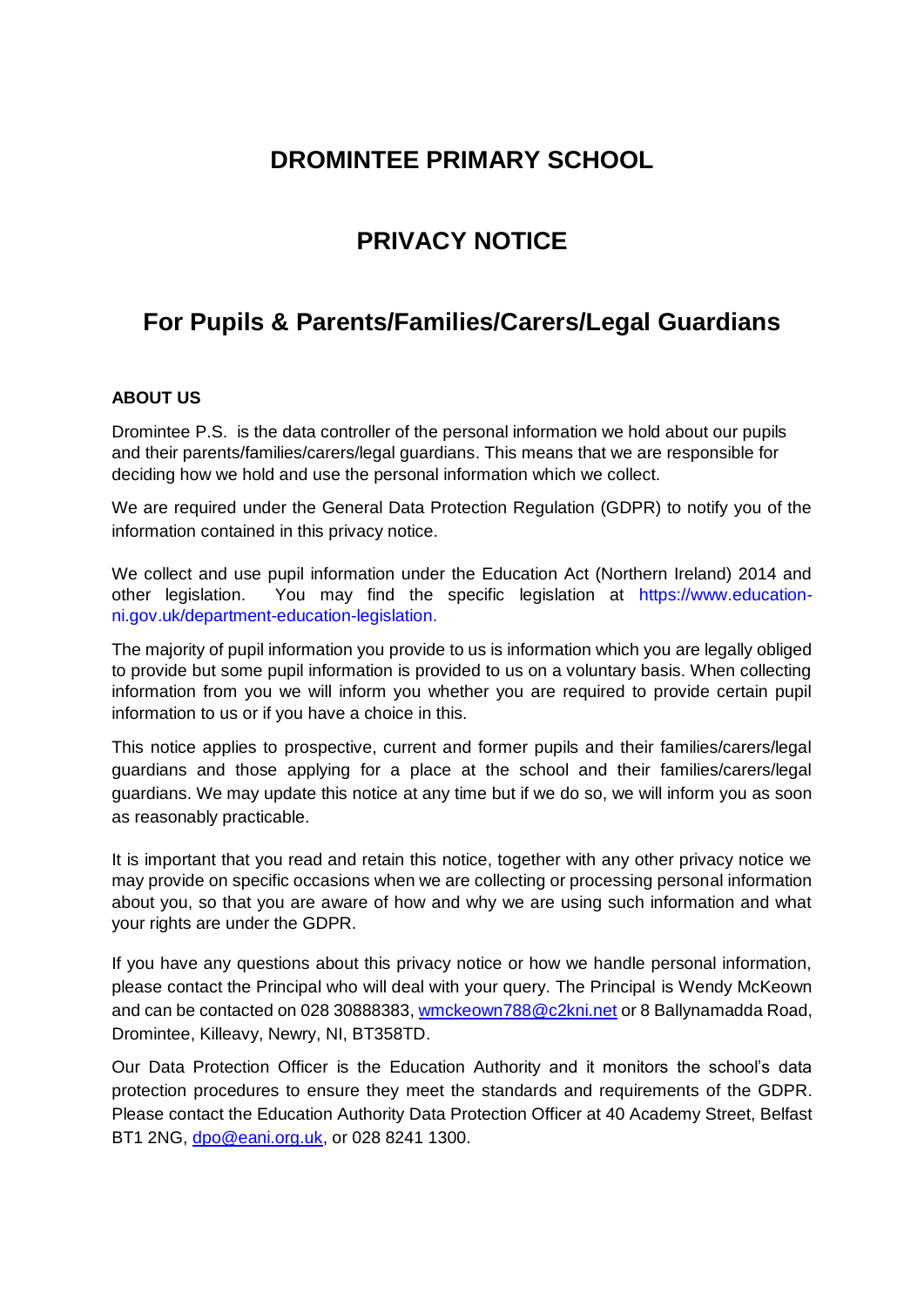You have the right to make a complaint at any time to the Information Commissioner's Office (ICO), the UK supervisory authority for data protection issues. The ICO's details are as follows:

**The Information Commissioner's Office – Northern Ireland** 3rd Floor 14 Cromac Place, Belfast BT7 2JB

Telephone: 028 9027 8757 / 0303 123 1114 Email: ni@ico.org.uk

## **HOW DO WE COLLECT AND HOLD PERSONAL INFORMATION?**

We collect some personal information about our pupils and their families/carers/legal guardians during a pupil's application process to the school.

We will sometimes collect additional information from third parties such as the Education Authority, Department of Education, examination board or previous school attended by a pupil.

We mainly collect personal information about our pupils and their families/carers/legal guardians throughout the course of the pupil's time at the school, for instance when completing educational visit consent forms, from statutory curriculum assessments and throughout our relationship with a pupil when we are exercising our legal obligations as a public educational body and during our pastoral care.

## **WHAT PERSONAL INFORMATION DO WE COLLECT, STORE AND USE ABOUT OUR PUPILS?**

Personal information is information that identifies you and relates to you. We will collect, store and use the following categories of personal information about our pupils:

Personal information (such as name, age, date of birth, photographs and unique pupil number)

- Contact information (such as address, emergency contact information and telephone number)
- Attendance information (such as sessions attended, number of absences and absence reasons)
- Assessment information (such as statutory assessment process, standardised tests provided by commercial companies)
- Exclusion and behavioural information
- CCTV footage captured in school and other information obtained through electronic means
- Non-sensitive characteristic information (such as free school meal eligibility)
- Special categories of information (such as ethnicity, language, country of birth, nationality, information regarding health, special educational needs, allergies and disability).

## **WHAT PERSONAL INFORMATION DO WE COLLECT, STORE AND USE ABOUT OUR PUPILS'/ PARENTS/FAMILIES/CARERS/LEGAL GUARDIANS?**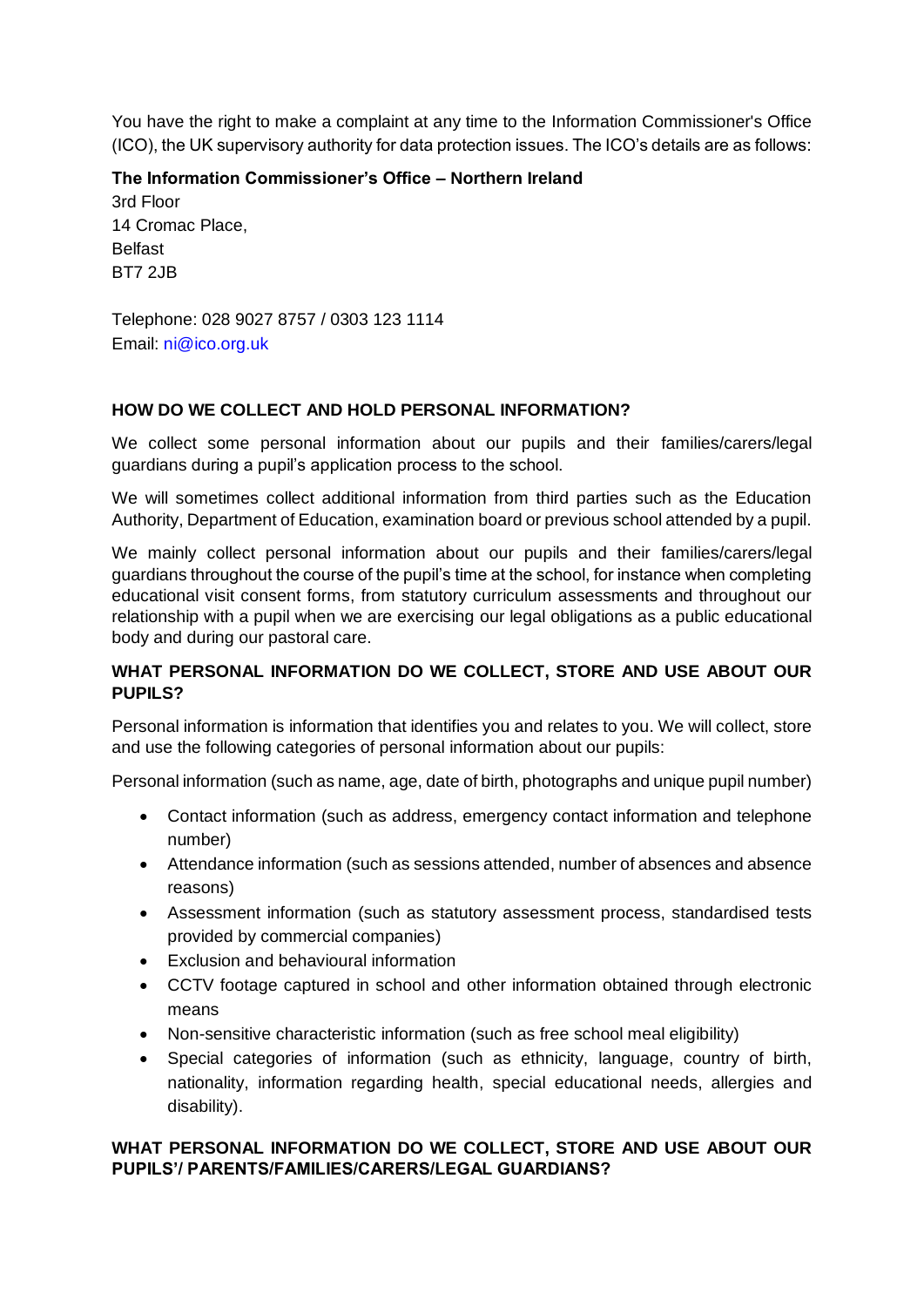We will collect, store and use the following categories of personal information about our pupils'/parents/families/carers/legal guardians:

- Personal information (such as name)
- Contact information (such as address and telephone number)
- Financial information (such as payment history)
- CCTV footage captured in school and other information obtained through electronic means

#### **WHY DO WE COLLECT, STORE AND USE THIS INFORMATION?**

We will only use personal information when the law allows us to. Most commonly, we will use personal information relating to our pupils and their parents/families/carers/legal guardians where we need to comply with our legal obligations and where it is needed in the public interest for us to exercise our authority as a public educational body.

In some cases, we may use personal information where it is necessary for our legitimate interests (or those of a third party) and your interests and fundamental rights do not override those interests. For example, the school has a legitimate interest in providing pupils with an education, safeguarding and promoting pupil welfare, facilitating the efficient operation of the school.

We may also use your personal information, less frequently to protect a pupil's or their family's interests (or someone else's interests). For example, when investigating a complaint made by another pupil.

We keep personal information electronically on the School's information management systems, the School's IT network, or manually in indexed filing systems.

Situations in which we will use personal data, including special category data, include:

• **Teaching & Learning** For example:  $\circ$  to monitor and report on pupil progress o to provide appropriate pastoral care • **Statutory Returns** For example:  $\circ$  to monitor equal opportunities • **Safeguarding & Child Protection** For example: o to safeguard pupils  $\circ$  to manage a pupil's absence • **Security** For example:  $\circ$  to comply with health and safety obligations  $\circ$  to comply with the law regarding data sharing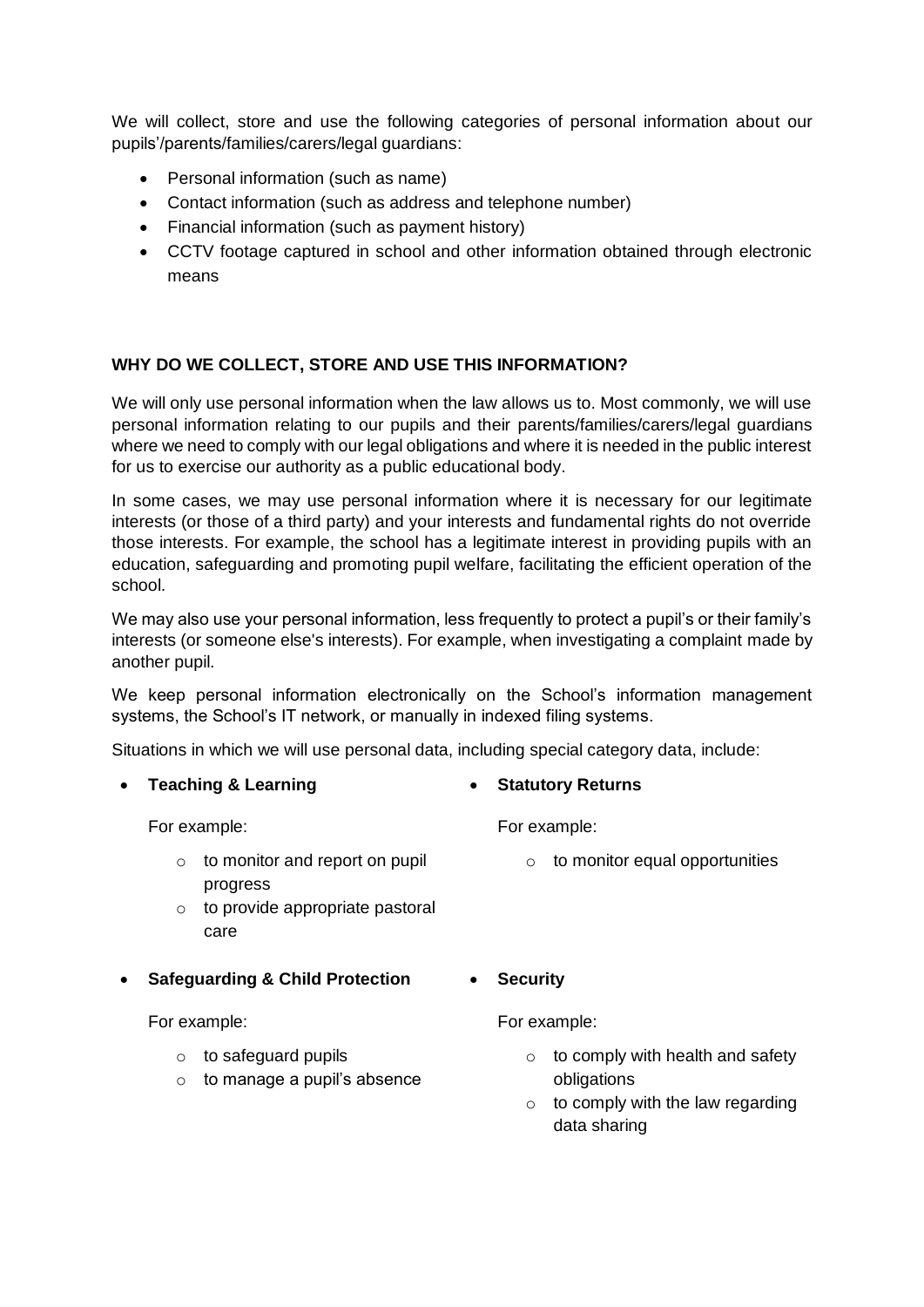## • **Business Continuity**

For example:

- $\circ$  to assess the quality of our services
- **Communications**

For example:

 $\circ$  to foster links between the school and the local community, including fundraising events

# • **Access to Systems**

For example:

- $\circ$  to support pupil learning
- **Sound Financial Management**

#### For example

o to provide more efficient means of payment for school facilities such as catering services

## **CONSENT**

Whilst the majority of the personal data provided to the school is required for us to comply with our legal obligations, some of that information is provided on a voluntary basis through parental consent (namely, a parent's/carer's/legal guardian's express agreement). A pupil aged 13 or over is considered capable of giving consent themselves and will not require express agreement from a parent/carer/legal guardian. However, if a child is not considered capable of giving consent themselves for example, due to an identified special educational need, an adult with parental responsibility may exercise the child's data protection rights on their behalf.

Where we need consent, for example for residential trips, the school will provide the person with parental responsibility for a pupil or, if aged 13 or over, the pupil themselves, with a specific and clear notice which explains the reasons why the data is being collected and how the data will be used. You should be aware if you do not consent to our collection of this type of data, this will not affect the standard of education we deliver to the pupil.

If we ask for your consent to use personal information, you can take back this consent at any time. [Please contact the school if you would like to withdraw any consent you have given.]

Please be aware that we do not need to obtain parental consent if personal data is to be processed for the purposes of obtaining counselling services for the child.

#### **HOW LONG IS THE INFORMATION STORED FOR?**

We will only keep personal information for as long as necessary to fulfil the purposes we collected it (for example, to educate and look after pupils) and including for the purposes of satisfying any legal, accounting, or reporting requirements.

We do not store personal data forever; we only hold pupil and family data for as long as we are legally able to do so. However, sometimes we will keep personal information for historical reasons (e.g. year group or sports team photographs) but you will always have a right to ask for it to be destroyed.

This is a link to the Department of Education Document Retention and Disposal Policy which can be found at [https://www.education-ni.gov.uk/publications/disposal-records-schedule.](https://www.education-ni.gov.uk/publications/disposal-records-schedule)This will give you more information about how long we keep personal information.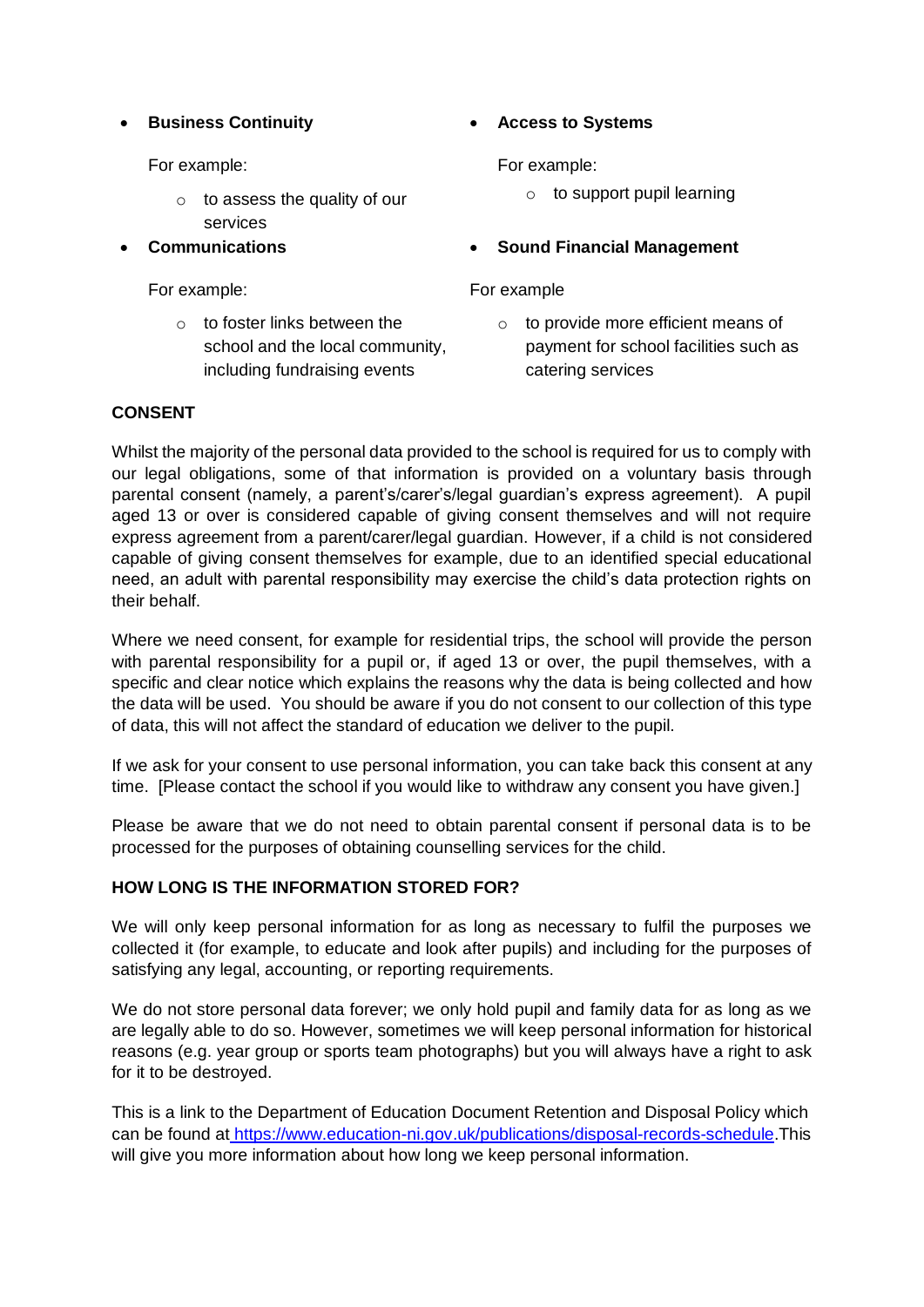In determining the appropriate retention period for personal information, we consider the amount, nature, and sensitivity of the personal data, the potential risk of harm from unauthorised use or disclosure of your personal data, the purposes for which we process your personal data and whether we can achieve those purposes through other means, and the applicable legal requirements.

In some circumstances we may anonymise your personal information so that it can no longer be associated with you, in which case we may use such information without further notice to you.

# **DATA SECURITY**

We have put in place appropriate security measures to prevent personal information from being accidentally lost, used or accessed in an unauthorised way, altered or disclosed. In addition, we limit access to your personal information to those employees, agents, contractors and other third parties who have a need to know. They will only process personal information on our instructions and they are subject to a duty of confidentiality.

We have put in place procedures to deal with any suspected data security breach and will notify you and any applicable regulator (currently the Information Commissioner's Office) of a suspected breach where we are legally required to do so.

## **WHO WE SHARE PUPIL INFORMATION WITH**

We may have to share pupil and their family's data with third parties, including third-party service providers and other bodies such as:

- the new school/s that the pupil attends after leaving us
- the Department of Education
- the Education Authority for Northern Ireland
- Northern Ireland Council for Curriculum Examinations and Assessments
- The Board of Governors
- Council for Catholic Maintained Schools
- General Teaching Council for Northern Ireland
- Middletown Centre for Autism
- Youth Council for Northern Ireland
- Exceptional Circumstances Body
- Department of Health and Health & Social Care Trusts
- PSNI
- C2K School Management Information System
- Data Systems such as [e.g. SIMS
- Commercial standardised test providers.

#### **WHY WE SHARE PUPIL INFORMATION**

We do not share information about our pupils with anyone without consent unless the law and our policies allow us to do so. We only permit access to personal data for specified purpose and in accordance with our instructions.

We are required to share pupils' data with the Department of Education and/or the Education Authority on a statutory basis. This data sharing underpins school funding and educational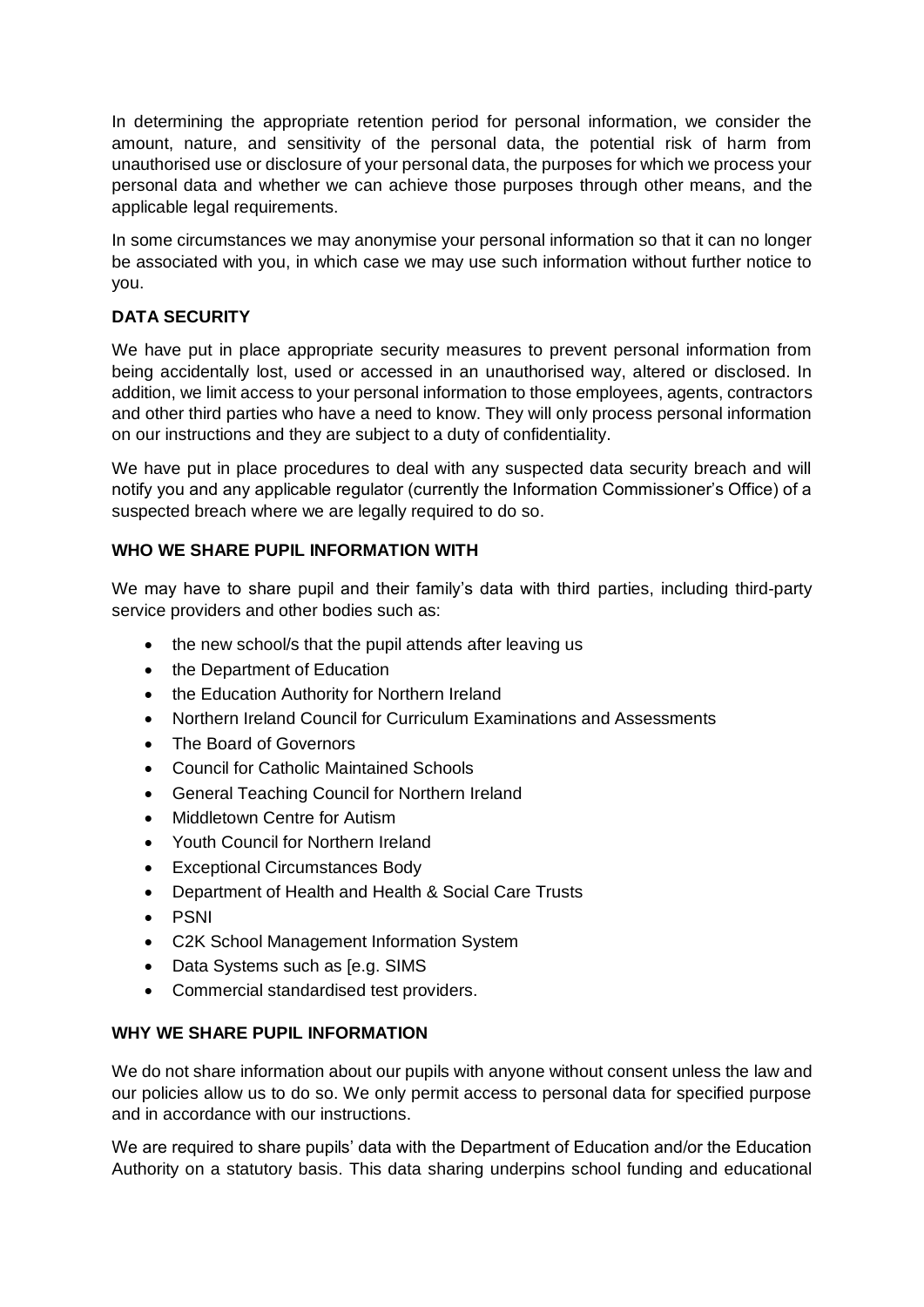attainment policy and monitoring. We also share information with the NHS or a pupil's destination upon leaving school.

#### **Schools Census**

The Department of Education has a legal right to ask for particular information under the Education and Libraries (NI) Order 2003 and is referred to as the "School Census". This information includes information on pupil characteristics such as date of birth, gender, ethnicity, religion, free school meal entitlement and special educational needs status. A number of statistical releases are made available through the Department of Education website covering data on enrolments, participation rates, pupil teacher ratios, school leavers, attendance and school performance

# **TRANSFERRING INFORMATION OUTSIDE THE European Economic Area**

We will not transfer the personal information we collect about you to any country outside the EEA without telling you in advance that we intend to do so and what steps we have taken to ensure adequate protection for your personal information in those circumstances.

Whenever we transfer your personal information or that of your child outside of the EEA, we ensure that it is protected to the same standard as it would if it remained inside the EEA. Please contact the Principal if you would like further details on how we transfer your personal information outside of the EEA.

## **YOUR RIGHTS OF ACCESS, CORRECTION, ERASURE AND RESTRICTION**

Under GDPR, pupils/parents/families and carers have the right to request access to information about them that we hold. To make a request for your personal information, or be given access to your child's educational record, contact the principal Wendy McKeown on 028 30888383, [wmckeown788@c2kni.net](mailto:wmckeown788@c2kni.net) or 8 Ballynamadda Road, Dromintee, Killeavy, Newry, NI, BT358TD.

We may need to request specific information from you to help us confirm your identity and ensure your right to access the information (or to exercise any of your other rights). This is another appropriate security measure to ensure that personal information is not disclosed to any person who has no right to receive it.

Under certain circumstances, by law a parent/carer/legal guardian or a child over the age of 13 (who is considered competent to do so) has the right to:

- **Request access** to personal information (commonly known as a "data subject access request"). This enables you to receive a copy of the personal information we hold about you and your child and to check that we are lawfully processing it. You will not have to pay a fee to access your personal information (or to exercise any of the other rights). However, we may charge a reasonable fee if your request for access is clearly unfounded or excessive. Alternatively, we may refuse to comply with the request in such circumstances.
- **Request correction** of the personal information that we hold about you and your child. This enables you to have any incomplete or inaccurate information we hold corrected.